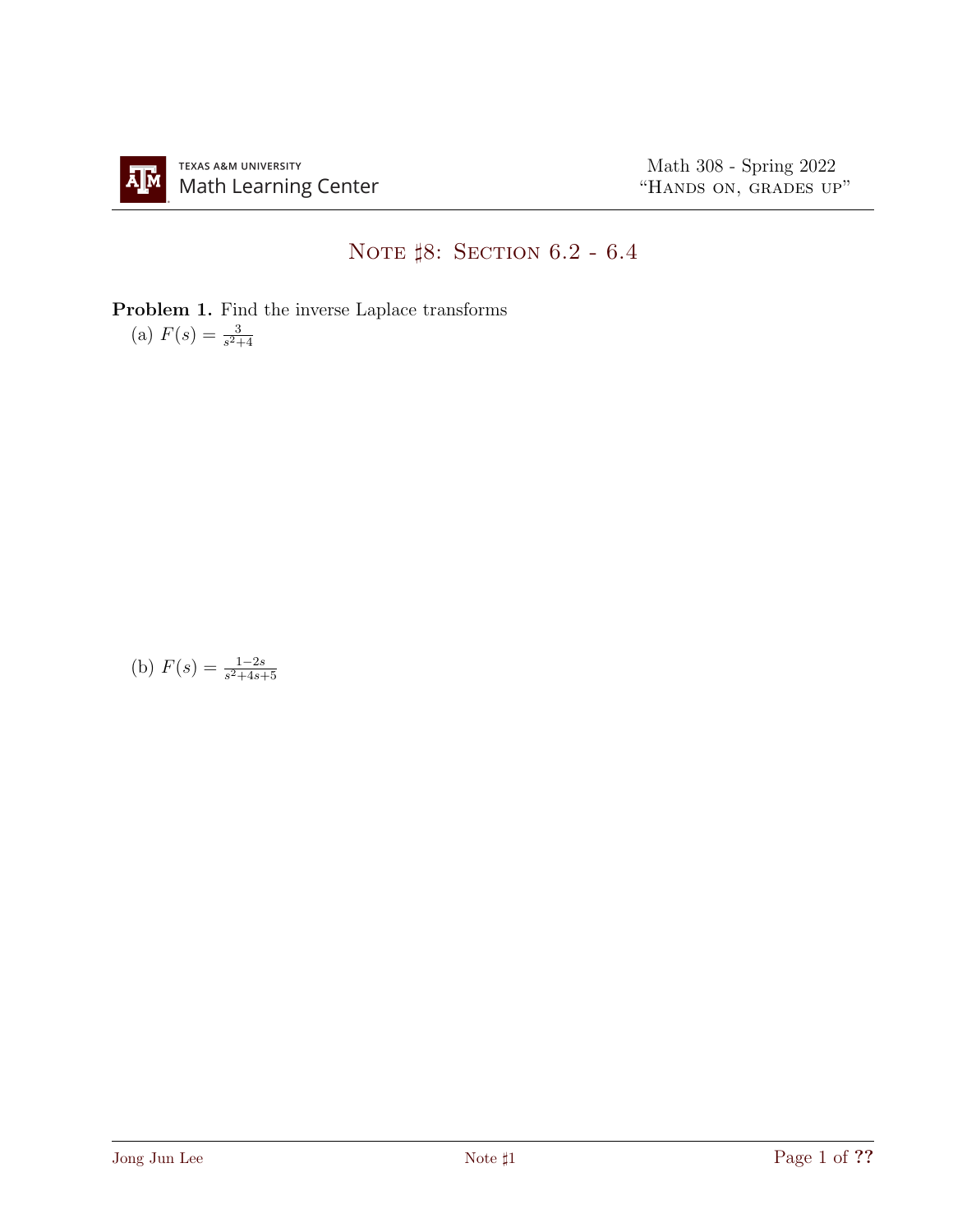2

(c) 
$$
F(s) = \frac{2s-3}{s^2-4}
$$

(d) 
$$
F(s) = \frac{8s^2 - 4s + 12}{s(s^2 + 4)}
$$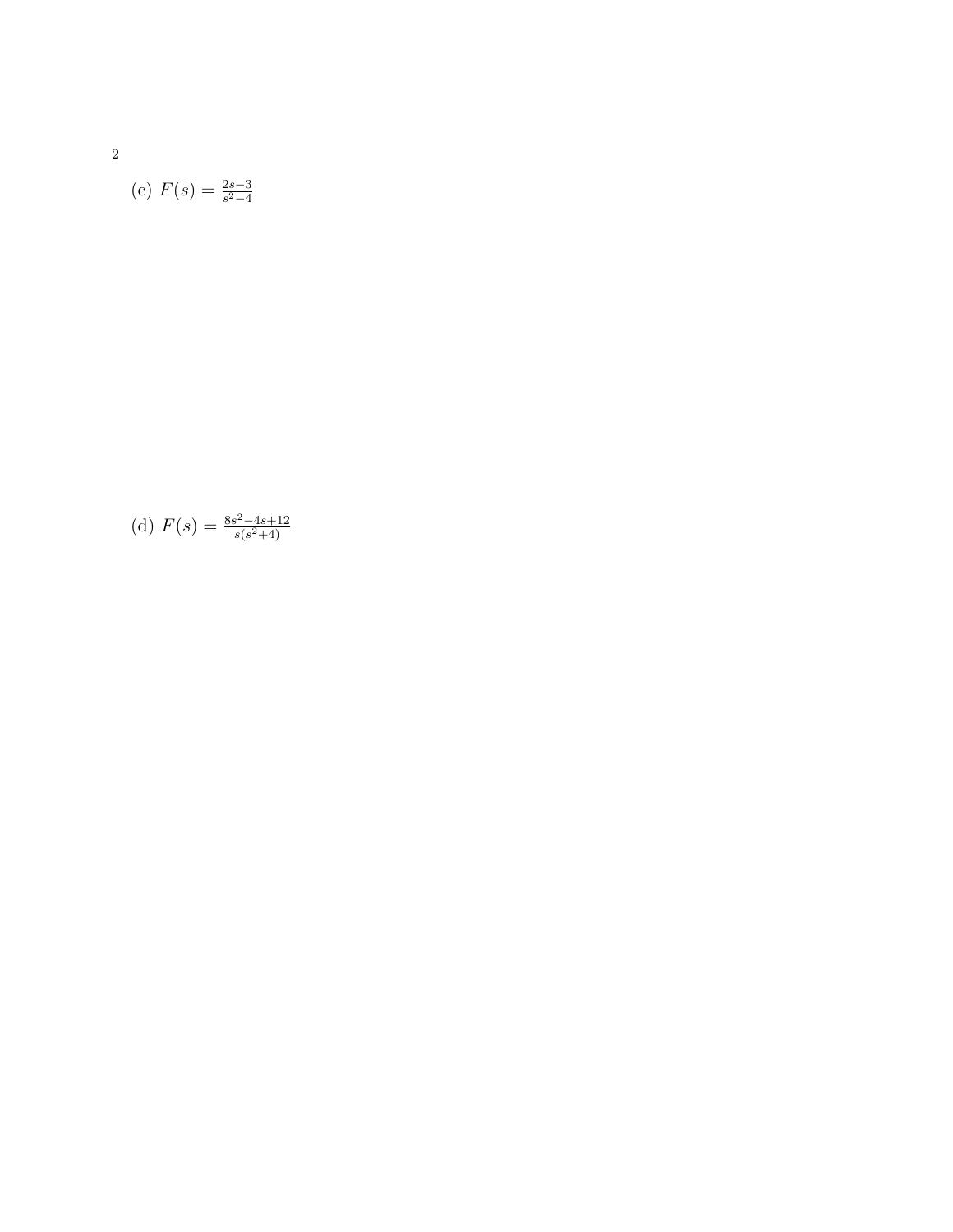Problem 2. Use the Laplace transform to solve the given initial value problem. (a)  $y'' + 3y' + 2y = e^{-t}$ ;  $y(0) = 0$ ,  $y'(0) = 1$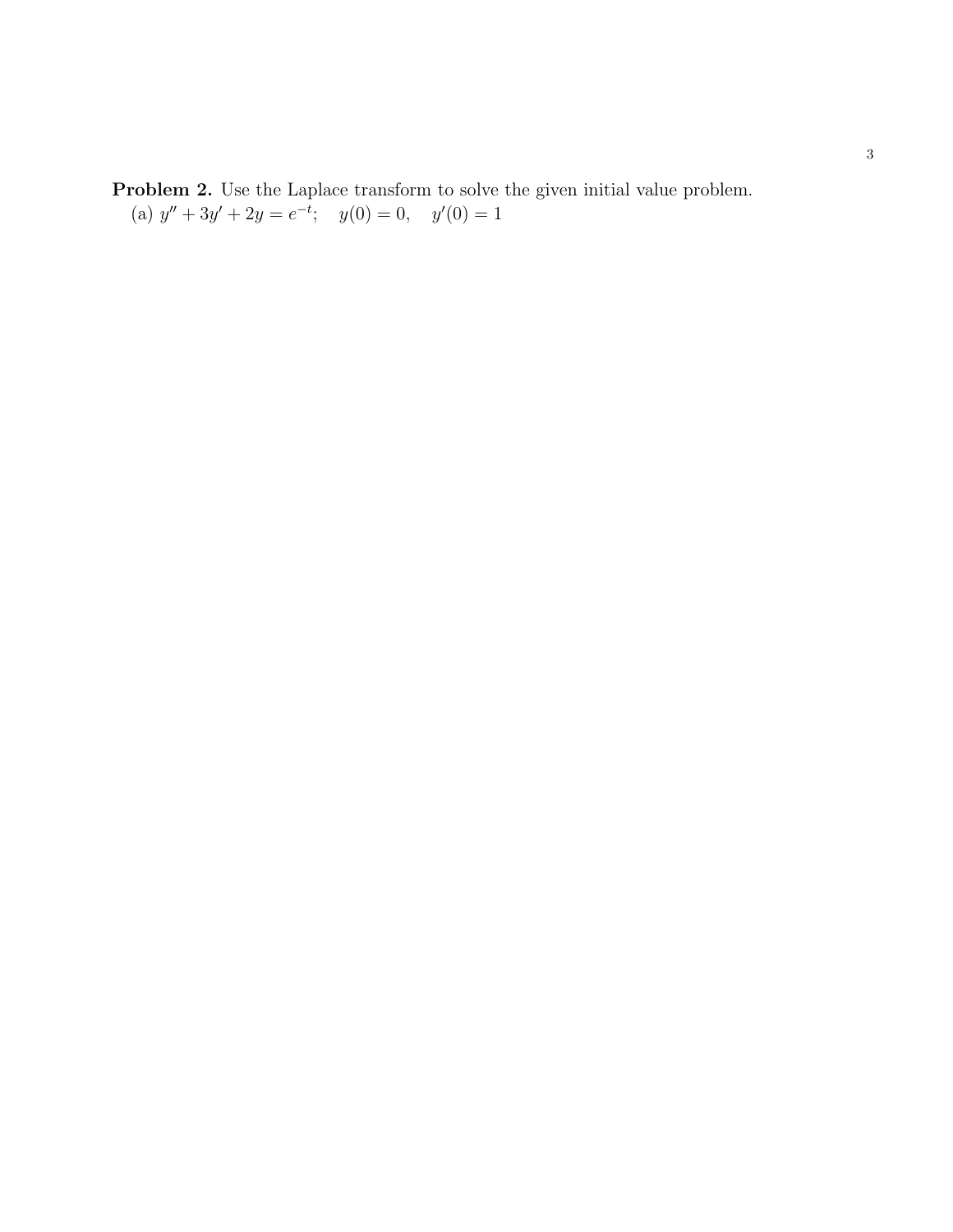(b) 
$$
y^{(4)} - y = 0
$$
;  $y(0) = 1, y'(0) = 0$ ,  $y''(0) = 1$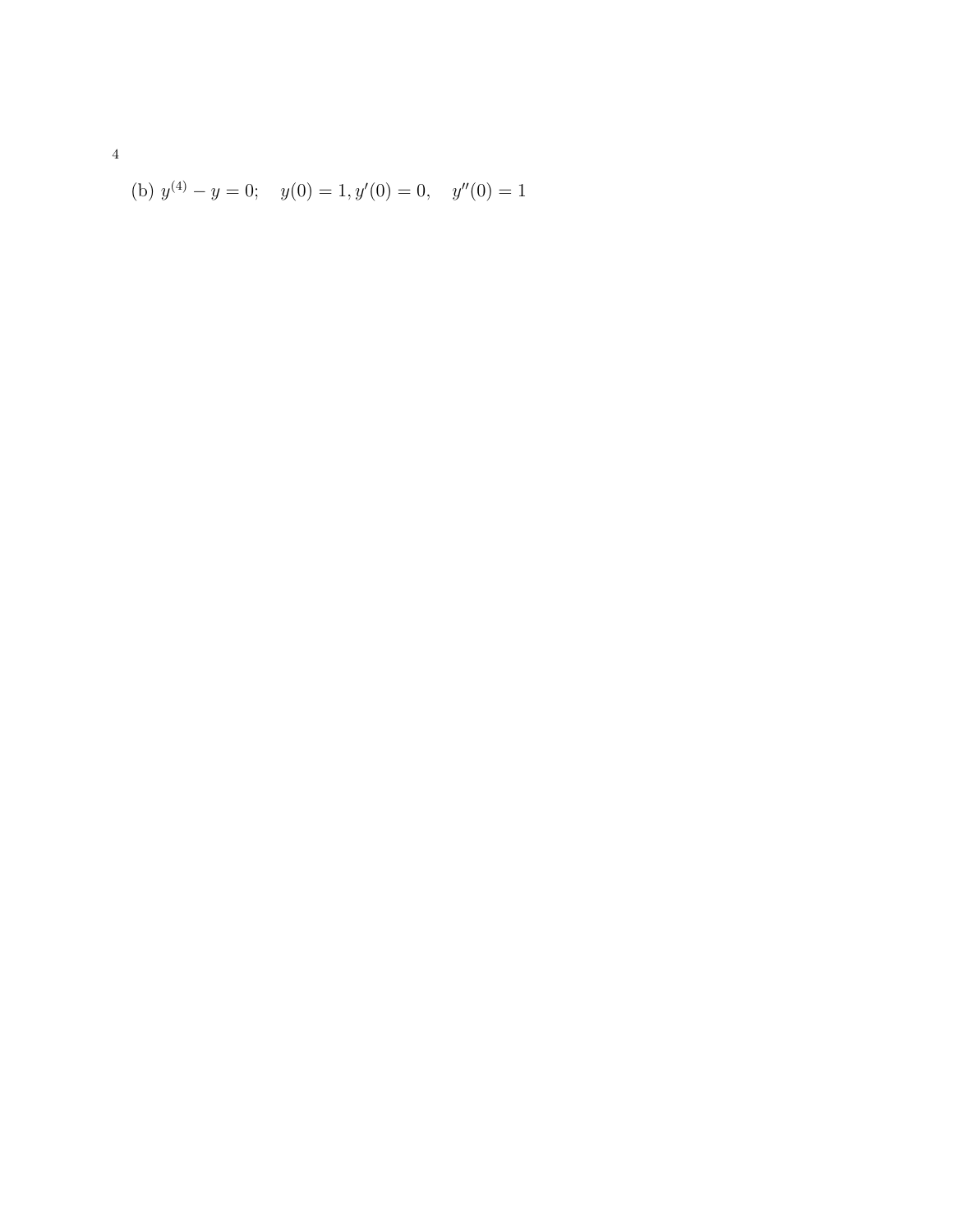**Problem 3.** Express  $f(t)$  in terms of the unit step function  $u_c(t)$  and find the Laplace transform.

(a) 
$$
f(t) = \begin{cases} 0, & t < 2 \\ t - 2, & 2 \le t < 4 \\ t^2 - 7t + 14, & t \ge 4 \end{cases}
$$

(b) 
$$
f(t) = \begin{cases} 0, & t < 2 \\ t - 4, & 2 \le t < 4 \\ t^2 - 9t + 5, & t \ge 4 \end{cases}
$$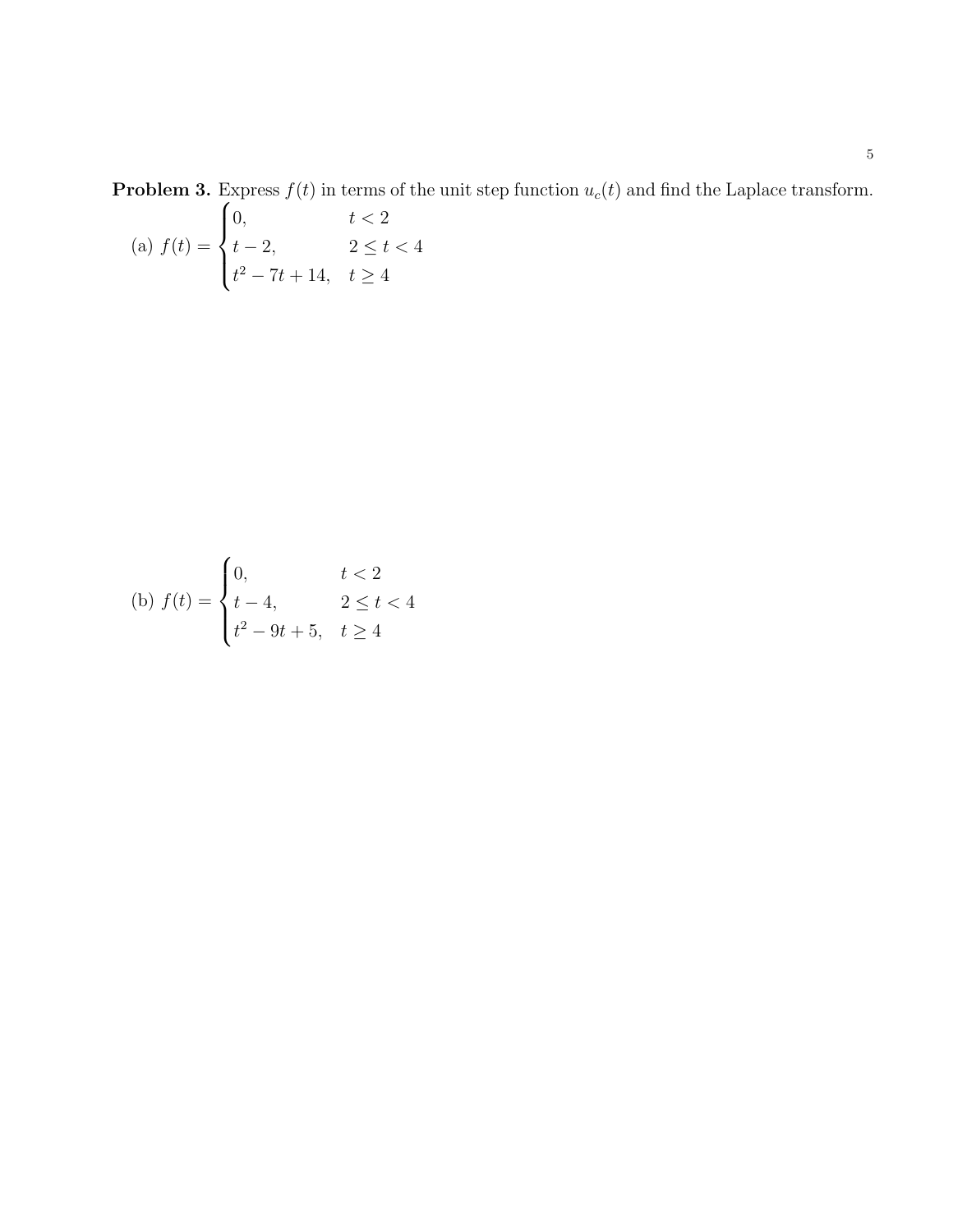Problem 4. Find the inverse Laplace transform of the given function. (a)

$$
F(s) = \frac{e^{-s} + e^{-2s} - e^{-3s}}{s}
$$

(b)

$$
F(s) = \frac{2}{s^2 - 4s + 13}
$$

6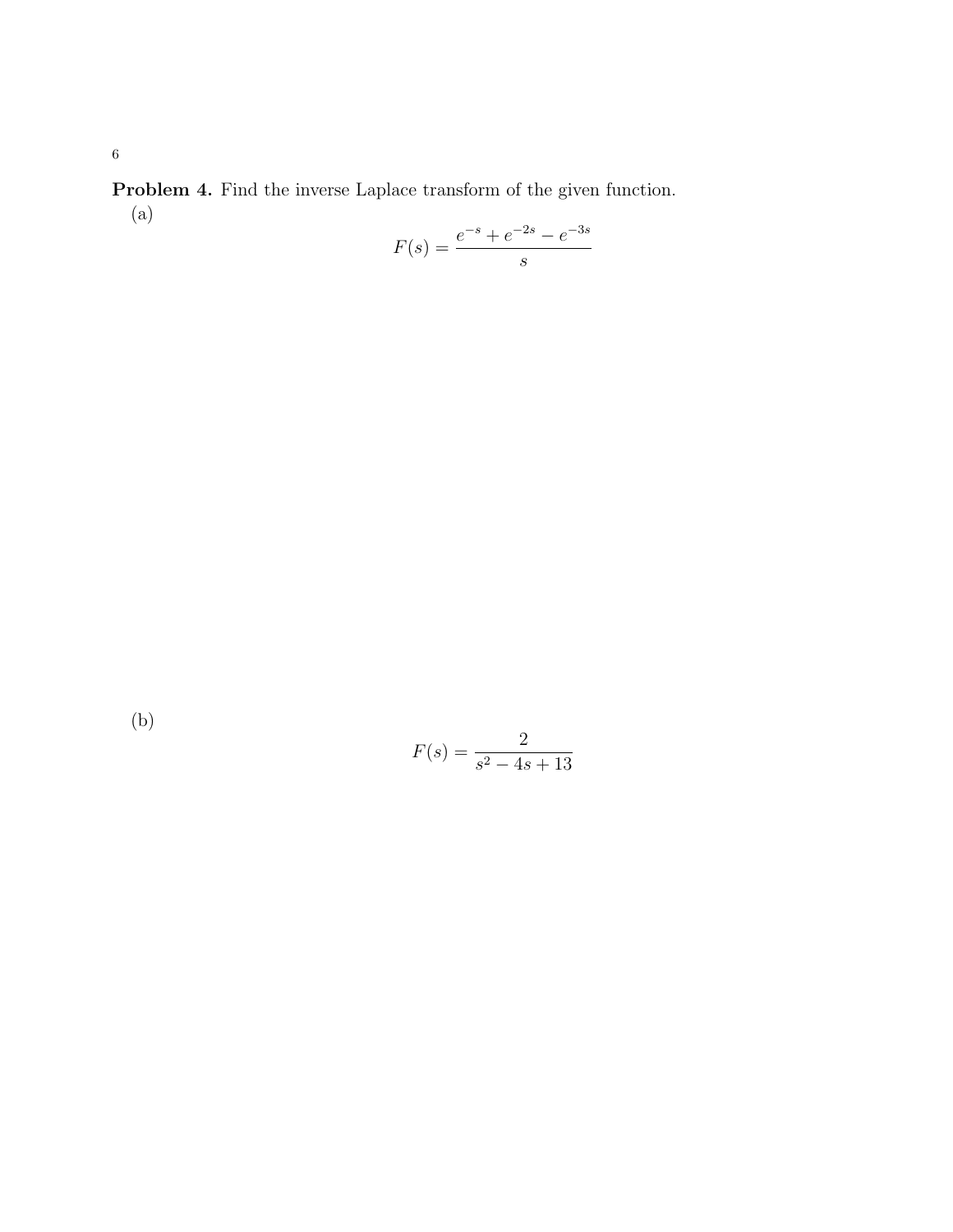(c)  
\n
$$
F(s) = \frac{2(s-1)e^{-2s}}{s^2 - 4s + 13}
$$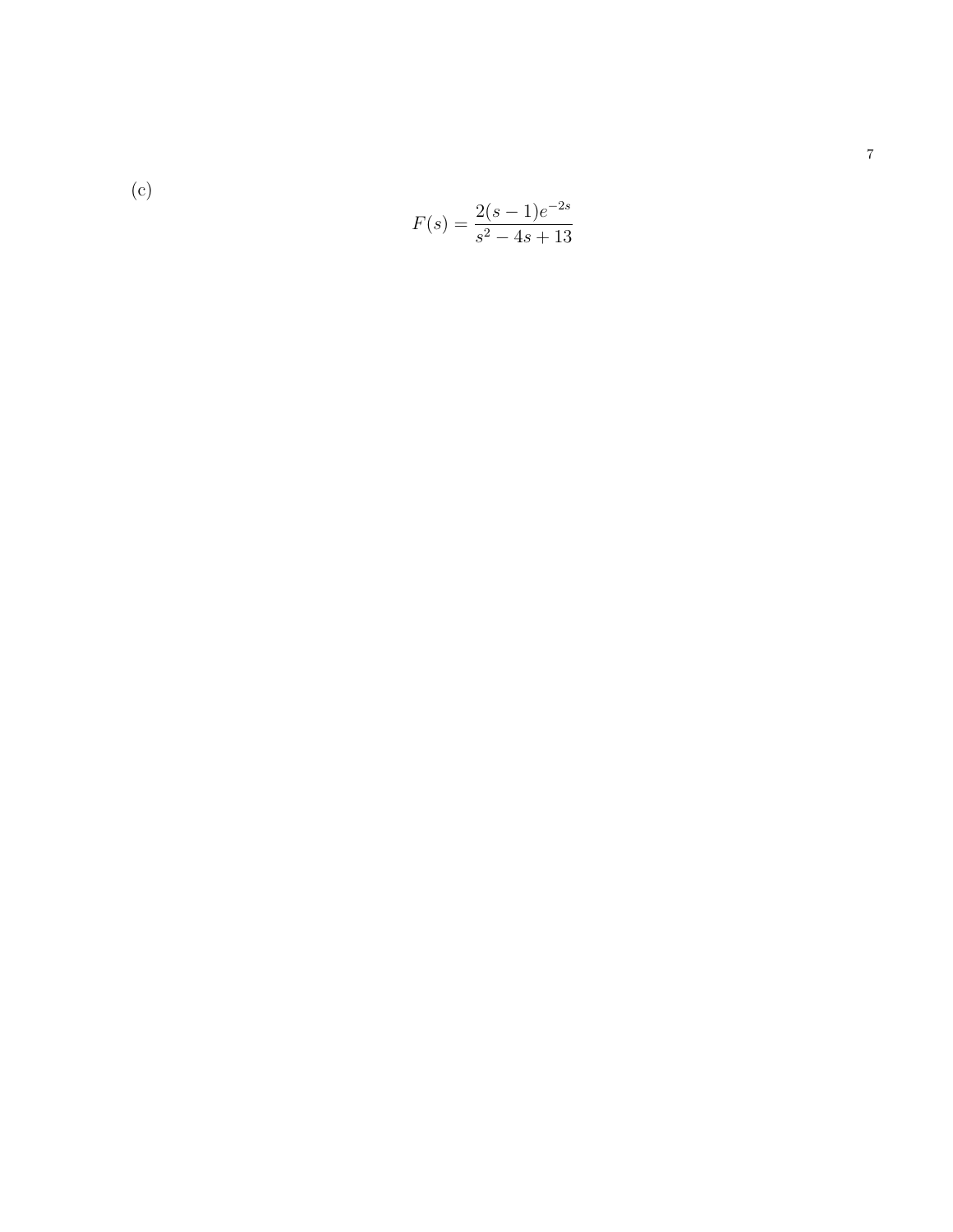Problem 5. Find the solution of the given initial value problem. (a)

$$
y'' + 2y' + 2y = h(t); \quad y(0) = 0, \quad y'(0) = 1
$$

$$
h(t) = \begin{cases} 1, & \pi \le t < 2\pi \\ 0, & 0 \le t < \pi \text{ or } t \ge 2\pi \end{cases}
$$